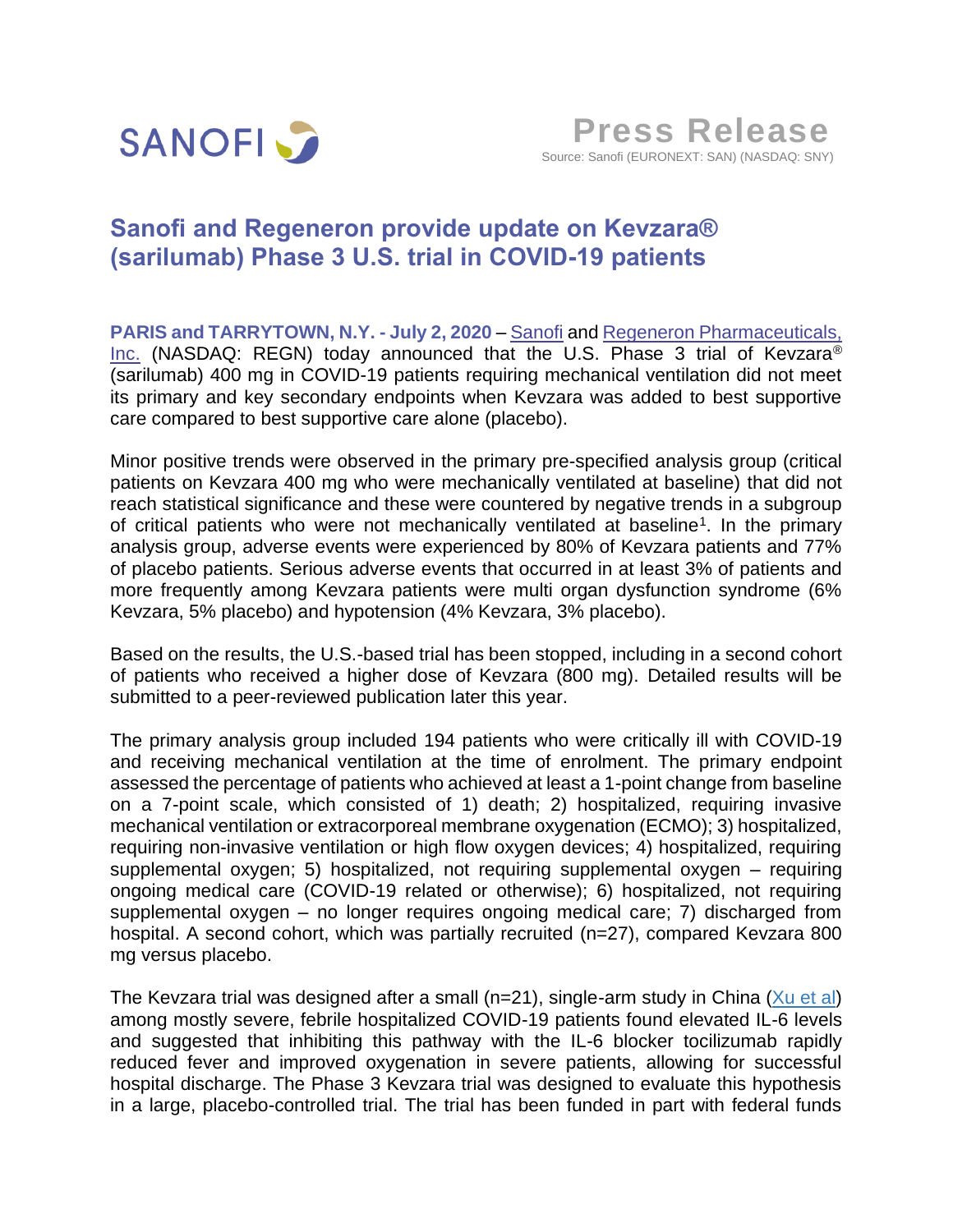from the Department of Health and Human Services; Office of the Assistant Secretary for Preparedness and Response; Biomedical Advanced Research and Development Authority (BARDA), under OT number: HHSO100201700020C.

A separate Sanofi-led trial outside of the U.S. in hospitalized patients with severe and critical COVID-19 using a different dosing regimen is ongoing. The same Independent Data Monitoring Committee (IDMC) is overseeing both the Regeneron-led U.S. trial and the Sanofi-led trial outside of U.S., which has recommended that the trial outside of the U.S. continue. The companies expect to report results in Q3 2020.

*1: Endpoints that showed positive trends in patients on mechanical ventilation at baseline, and were countered by negative trends in patients who were not mechanically ventilated at baseline included: the proportion of patients with a 1-point improvement on day 22 (primary endpoint for mechanical ventilation group); the proportion of patients who died by day 29; and proportion of patients who recovered by day 22.*

# **About Kevzara® (sarilumab) Injection**

Kevzara is currently approved in multiple countries to treat adults with moderately to severely active rheumatoid arthritis who have not responded to or tolerated previous therapy.

Kevzara binds specifically to the IL-6 receptor and has been shown to inhibit IL-6 mediated signaling. IL-6 is an immune system protein produced in increased quantities in patients with rheumatoid arthritis and has been associated with disease activity, joint destruction and other systemic problems. Kevzara is being investigated for its ability to reduce the overactive inflammatory immune response associated with COVID-19 based on evidence of markedly elevated levels of IL-6 in critically ill patients infected with coronaviruses.

## **About Regeneron Pharmaceuticals, Inc.**

Regeneron (NASDAQ: REGN) is a leading biotechnology company that invents life-transforming medicines for people with serious diseases. Founded and led for over 30 years by physician-scientists, our unique ability to repeatedly and consistently translate science into medicine has led to seven FDA-approved treatments and numerous product candidates in development, all of which were homegrown in our laboratories. Our medicines and pipeline are designed to help patients with eye diseases, allergic and inflammatory diseases, cancer, cardiovascular and metabolic diseases, pain, infectious diseases and rare diseases.

Regeneron is accelerating and improving the traditional drug development process through our proprietary *VelociSuite*® technologies, such as *VelocImmune* which uses unique genetically-humanized mice to produce optimized fully-human antibodies and bispecific antibodies, and through ambitious research initiatives such as the Regeneron Genetics Center, which is conducting one of the largest genetics sequencing efforts in the world.

For additional information about the company, please visit [www.regneron.com](http://www.regneron.com/) or follow @Regeneron on Twitter.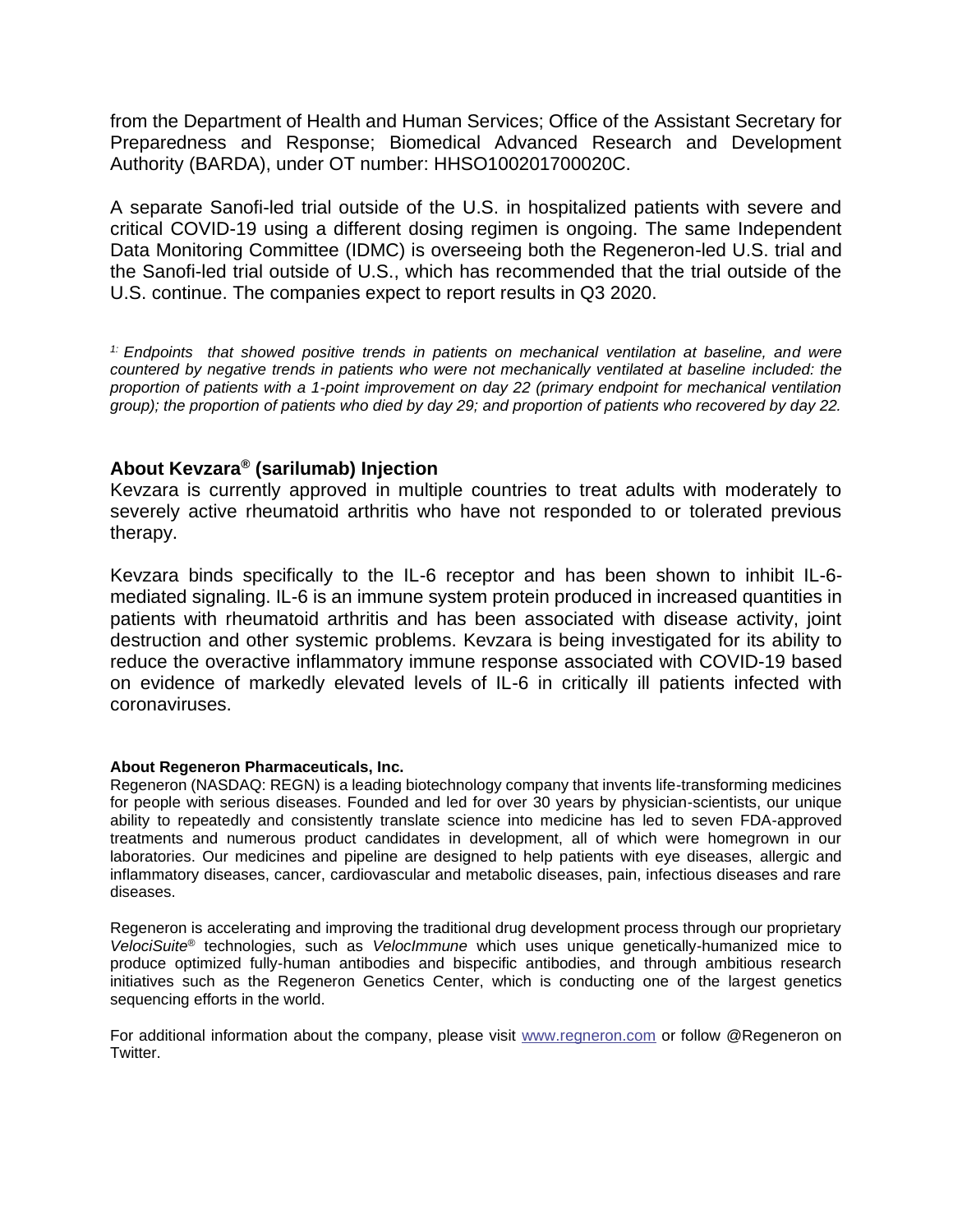## **About Sanofi**

Sanofi is dedicated to supporting people through their health challenges. We are a global biopharmaceutical company focused on human health. We prevent illness with vaccines, provide innovative treatments to fight pain and ease suffering. We stand by the few who suffer from rare diseases and the millions with long-term chronic conditions.

With more than 100,000 people in 100 countries, Sanofi is transforming scientific innovation into healthcare solutions around the globe.

Sanofi, Empowering Life

**Sanofi Media Relations Contact** Ashleigh Koss Tel: +1 (908) 981-8745 [ashleigh.koss@sanofi.com](mailto:ashleigh.koss@sanofi.com) 

**Regeneron Media Relations Contact** Sarah Cornhill Tel: +1 (914) 847-5018 [sarah.cornhill@regeneron.com](mailto:daren.kwok@regeneron.com)

#### *Sanofi Forward-Looking Statements*

**Sanofi Investor Relations Contact** Felix Lauscher Tel.: +33 (0)1 53 77 45 45 [ir@sanofi.com](mailto:ir@sanofi.com)

**Regeneron Investor Relations Contact** Vesna Tosic Tel: +1 (914) 847-5443 [Vesna.Tosic@regeneron.com](mailto:Vesna.Tosic@regeneron.com)

*This press release contains forward-looking statements as defined in the Private Securities Litigation Reform Act of 1995, as amended. Forward-looking statements are statements that are not historical facts. These statements include projections and estimates and their underlying assumptions, statements regarding plans, objectives, intentions and expectations with respect to future financial results, events, operations, services, product development and potential, and statements regarding future performance. Forward-looking statements are generally identified by the words "expects", "anticipates", "believes", "intends", "estimates", "plans" and similar expressions. Although Sanofi's management believes that the expectations reflected in such forward-looking statements are reasonable, investors are cautioned that forward-looking information and statements are subject to various risks and uncertainties, many of which are difficult to predict and generally beyond the control of Sanofi, that could cause actual results and developments to differ materially from those expressed in, or implied or projected by, the forwardlooking information and statements. These risks and uncertainties include among other things, the uncertainties inherent in research and development, future clinical data and analysis, including post marketing, decisions by regulatory authorities, such as the FDA or the EMA, regarding whether and when to approve any drug, device or biological application that may be filed for any such product candidates as well as their decisions regarding labelling and other matters that could affect the availability or commercial potential of such product candidates, the fact that product candidates if approved may not be commercially successful, the future approval and commercial success of therapeutic alternatives, Sanofi's ability to benefit from external growth opportunities, to complete related transactions and/or obtain regulatory clearances, risks associated with intellectual property and any related pending or future litigation and the ultimate outcome of such litigation, trends in exchange rates and prevailing interest rates, volatile economic and market conditions, cost containment initiatives and subsequent changes thereto, and the impact that COVID-19 will have on us, our customers, suppliers, vendors, and other business partners, and the financial condition of any one of them, as well as on our employees and on the global economy as a whole. Any material effect of COVID-19 on any of the foregoing could also adversely impact us. This situation is changing rapidly and additional impacts may arise of which we are not currently aware and may exacerbate other previously identified risks. The risks and uncertainties also include the uncertainties discussed or identified in the public filings with the SEC and the AMF made by Sanofi, including those listed under "Risk Factors" and "Cautionary Statement Regarding Forward-Looking Statements" in*  Sanofi's annual report on Form 20-F for the year ended December 31, 2019. Other than as required by applicable law, Sanofi *does not undertake any obligation to update or revise any forward-looking information or statements.*

### *Regeneron Forward-Looking Statements and Use of Digital Media*

*This press release includes forward-looking statements that involve risks and uncertainties relating to future events and the future performance of Regeneron Pharmaceuticals, Inc.("Regeneron" or the "Company"), and actual events or results may differ materially from these forward-looking statements. Words such as "anticipate," "expect," "intend," "plan," "believe," "seek," "estimate," variations of such words, and similar expressions are intended to identify such forward-looking statements, although not all forward-looking statements contain these identifying words. These statements concern, and these risks and uncertainties include, among others, the impact of SARS-CoV-2 (the virus that has caused the COVID-19 pandemic) on Regeneron's business and its employees, collaborators, suppliers, and other third parties on which Regeneron relies, Regeneron's and its collaborators' ability to continue to conduct research and clinical programs (including those discussed in this press release), Regeneron's ability to manage its supply chain, net product sales of products marketed by Regeneron*